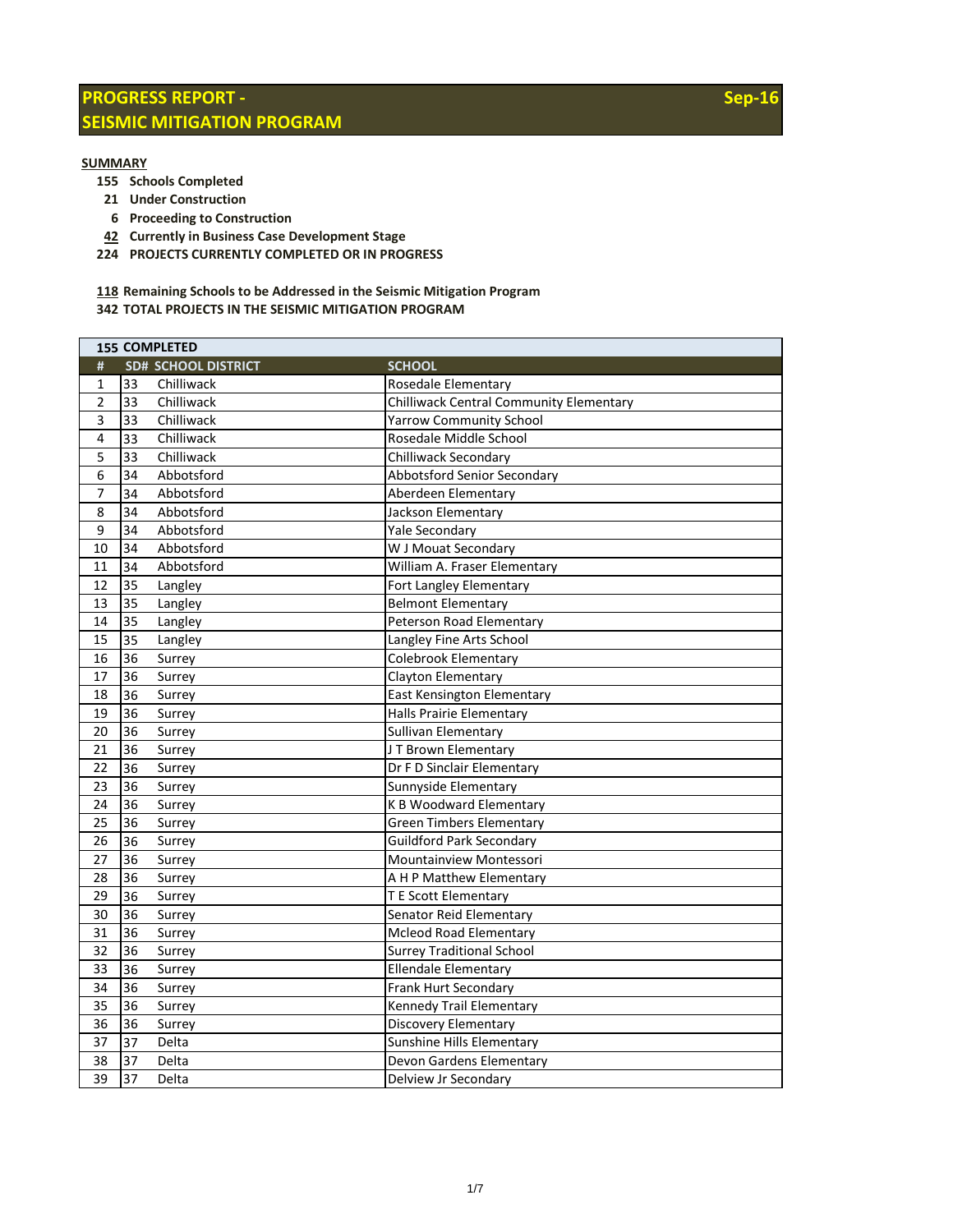|    | <b>155 COMPLETED</b> |                            |                                                      |  |
|----|----------------------|----------------------------|------------------------------------------------------|--|
| #  |                      | <b>SD# SCHOOL DISTRICT</b> | <b>SCHOOL</b>                                        |  |
| 40 | 37                   | Delta                      | Port Guichon Elementary                              |  |
| 41 | 37                   | Delta                      | <b>Burnsview Jr Secondary</b>                        |  |
| 42 | 37                   | Delta                      | South Delta Secondary                                |  |
| 43 | 37                   | Delta                      | Pinewood Elementary                                  |  |
| 44 | 38                   | Richmond                   | <b>Garden City Elementary</b>                        |  |
| 45 | 38                   | Richmond                   | <b>Steveston Secondary</b>                           |  |
| 46 | 38                   | Richmond                   | Samuel Brighouse Elementary                          |  |
| 47 | 39                   | Vancouver                  | Vancouver Technical Secondary                        |  |
| 48 | 39                   | Vancouver                  | University Hill Secondary                            |  |
| 49 | 39                   | Vancouver                  | Kerrisdale Elementary                                |  |
| 50 | 39                   | Vancouver                  | Simon Fraser Elementary                              |  |
| 51 | 39                   | Vancouver                  | Sir Richard Mcbride Elementary                       |  |
| 52 | 39                   | Vancouver                  | Laura Secord Elementary                              |  |
| 53 | 39                   | Vancouver                  | <b>Walter Moberly Elementary</b>                     |  |
| 54 | 39                   | Vancouver                  | <b>Charles Dickens Elementary</b>                    |  |
| 55 | 39                   | Vancouver                  | John Norquay Elementary                              |  |
| 56 | 39                   | Vancouver                  | Sir James Douglas Elementary                         |  |
| 57 | 39                   | Vancouver                  | Lord Kitchener Elementary                            |  |
| 58 | 39                   | Vancouver                  | <b>Trafalgar Elementary</b>                          |  |
| 59 | 39                   | Vancouver                  | Sir Wilfrid Laurier Elementary                       |  |
| 60 | 39                   | Vancouver                  | Captain James Cook Elementary                        |  |
| 61 | 39                   | Vancouver                  | <b>General Brock Annex</b>                           |  |
| 62 | 39                   | Vancouver                  | Sir James Douglas Annex                              |  |
| 63 | 39                   | Vancouver                  | Sir Wilfrid Laurier Annex                            |  |
| 64 | 39                   | Vancouver                  | <b>Britannia Community Elementary</b>                |  |
| 65 | 39                   | Vancouver                  | Ecole Jules Quesnel Elementary                       |  |
| 66 | 39                   | Vancouver                  | J.W. Sexsmith Community Elementary                   |  |
| 67 | 39                   | Vancouver                  | <b>General Gordon Elementary</b>                     |  |
| 68 | 40                   | New Westminster            | Qayqayt Elementary (formerly John Robson Elementary) |  |
| 69 | 41                   | Burnaby                    | <b>Burnaby Central Secondary</b>                     |  |
| 70 | 41                   | Burnaby                    | Cariboo Hill Secondary                               |  |
| 71 | 41                   | Burnaby                    | <b>Edmonds Community</b>                             |  |
| 72 | 41                   | Burnaby                    | <b>Brantford Elementary</b>                          |  |
| 73 | 41                   | Burnaby                    | Capitol Hill Elementary                              |  |
| 74 | 41                   | Burnaby                    | Chaffey-Burke Elementary                             |  |
| 75 | 41                   | Burnaby                    | Douglas Road Elementary                              |  |
| 76 | 41                   | Burnaby                    | <b>Gilmore Community Elementary</b>                  |  |
| 77 | 42                   | Maple Ridge / Pitt Meadows | Garibaldi Secondary                                  |  |
| 78 | 43                   | Coquitlam                  | Anmore Elementary                                    |  |
| 79 | 43                   | Coquitlam                  | <b>Baker Drive Elementary</b>                        |  |
| 80 | 43                   | Coquitlam                  | Eagle Ridge Elementary                               |  |
| 81 | 43                   | Coquitlam                  | R C Macdonald Elementary                             |  |
| 82 | 43                   | Coquitlam                  | James Park Elementary                                |  |
| 83 | 43                   | Coquitlam                  | Lord Baden-Powell Elementary                         |  |
| 84 | 43                   | Coquitlam                  | Meadowbrook Elementary                               |  |
| 85 | 43                   | Coquitlam                  | Miller Park Community School                         |  |
| 86 | 43                   | Coquitlam                  | Parkland Elementary                                  |  |
| 87 | 43                   | Coquitlam                  | Porter Street Elementary                             |  |
| 88 | 43                   | Coquitlam                  | Ranch Park Elementary                                |  |
| 89 | 43                   | Coquitlam                  | Rochester Elementary                                 |  |
| 90 | 43                   | Coquitlam                  | Roy Stibbs Elementary                                |  |
| 91 | 43                   | Coquitlam                  | Seaview Community School                             |  |
| 92 | 43                   | Coquitlam                  | <b>Westwood Elementary</b>                           |  |
| 93 | 43                   | Coquitlam                  | Maillard Middle                                      |  |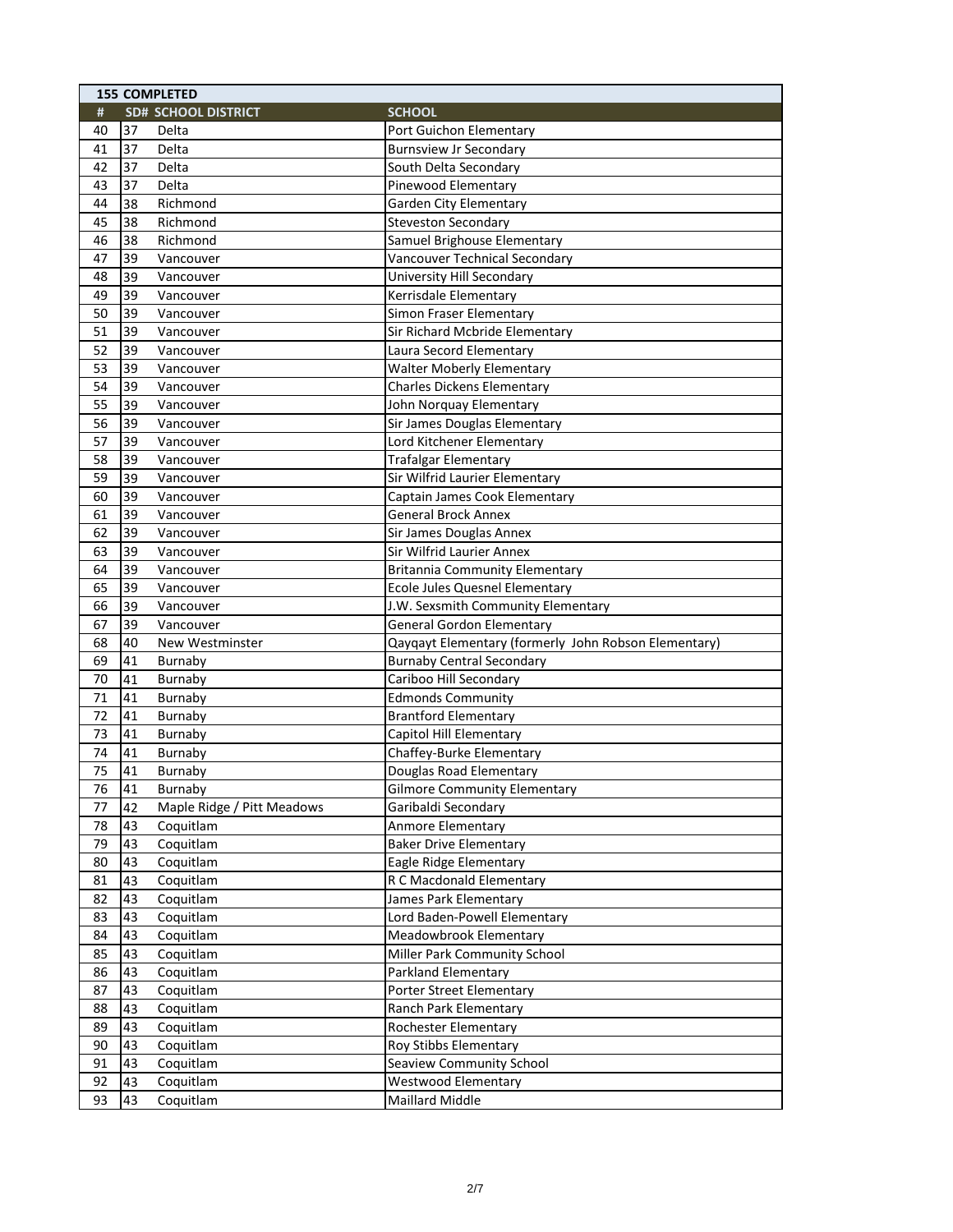|     | <b>155 COMPLETED</b> |                            |                                                                  |  |
|-----|----------------------|----------------------------|------------------------------------------------------------------|--|
| #   |                      | <b>SD# SCHOOL DISTRICT</b> | <b>SCHOOL</b>                                                    |  |
| 94  | 43                   | Coquitlam                  | <b>Pitt River Middle</b>                                         |  |
| 95  | 43                   | Coquitlam                  | Pleasantside Elementary                                          |  |
| 96  | 44                   | North Vancouver            | Ridgeway Elementary                                              |  |
| 97  | 44                   | North Vancouver            | Queen Mary Elementary                                            |  |
| 98  | 44                   | North Vancouver            | <b>Westview Elementary</b>                                       |  |
| 99  | 44                   | North Vancouver            | <b>Highlands Elementary</b>                                      |  |
| 100 | 44                   | North Vancouver            | Canyon Heights Elementary                                        |  |
| 101 | 44                   | North Vancouver            | Carisbrooke Elementary                                           |  |
| 102 | 44                   | North Vancouver            | Carson Graham Secondary                                          |  |
| 103 | 45                   | <b>West Vancouver</b>      | <b>West Vancouver Secondary</b>                                  |  |
| 104 | 46                   | Sunshine Coast             | <b>Gibsons Elementary</b>                                        |  |
| 105 | 46                   | Sunshine Coast             | Madeira Park Elementary                                          |  |
| 106 | 47                   | <b>Powell River</b>        | <b>Westview Elementary (Was Grief Point)</b>                     |  |
| 107 | 47                   | Powell River               | <b>Henderson Elementary</b>                                      |  |
| 108 | 48                   | Sea to Sky                 | Myrtle Philip Community School                                   |  |
| 109 | 50                   | Haida Gwaii                | <b>Port Clements Elementary</b>                                  |  |
| 110 | 61                   | Greater Victoria           | Victoria West Elementary                                         |  |
| 111 | 61                   | Greater Victoria           | George Jay Elementary                                            |  |
| 112 | 61                   | Greater Victoria           | Margaret Jenkins Elementary                                      |  |
| 113 | 61                   | Greater Victoria           | Monterey Middle                                                  |  |
| 114 | 61                   | Greater Victoria           | Quadra Elementary                                                |  |
| 115 | 61                   | Greater Victoria           | <b>Tillicum Elementary</b>                                       |  |
| 116 | 61                   | Greater Victoria           | <b>Willows Elementary</b>                                        |  |
| 117 | 61                   | Greater Victoria           | Mckenzie Elementary                                              |  |
| 118 | 61                   | Greater Victoria           | <b>Doncaster Elementary</b>                                      |  |
| 119 | 61                   | Greater Victoria           | James Bay Community                                              |  |
| 120 | 61                   | Greater Victoria           | Central Middle School                                            |  |
| 121 | 61                   | Greater Victoria           | Lansdowne Middle School                                          |  |
| 122 | 61                   | Greater Victoria           | <b>Gordon Head Middle</b>                                        |  |
| 123 | 61                   | Greater Victoria           | Mount Douglas Secondary                                          |  |
| 124 | 62                   | Sooke                      | <b>Happy Valley Elementary</b>                                   |  |
| 125 | 62                   | Sooke                      | Sangster Elementary                                              |  |
| 126 | 62                   | Sooke                      | <b>Belmont Secondary</b>                                         |  |
| 127 | 62                   | Sooke                      | Spencer Middle School                                            |  |
| 128 | 63                   | Saanich                    | Deep Cove Elementary                                             |  |
| 129 | 63                   | Saanich                    | Prospect Lake Elementary                                         |  |
|     |                      |                            |                                                                  |  |
| 130 | 63                   | Saanich                    | <b>Stelly'S Secondary School</b>                                 |  |
| 131 | 63                   | Saanich                    | <b>Claremont Secondary School</b><br>North Saanich Middle School |  |
| 132 | 63                   | Saanich                    |                                                                  |  |
| 133 | 64                   | Gulf Islands               | Salt Spring Island Middle School                                 |  |
| 134 | 68                   | Nanaimo-Ladysmith          | <b>Wellington Secondary</b>                                      |  |
| 135 | 68                   | Nanaimo-Ladysmith          | Pauline Haarer Elementary                                        |  |
| 136 | 69                   | Qualicum                   | Parksville Elementary                                            |  |
| 137 | 70                   | Alberni                    | Alberni District Secondary                                       |  |
| 138 | 70                   | Alberni                    | Maquinna Elementary                                              |  |
| 139 | 71                   | Comox Valley               | <b>Highland Secondary</b>                                        |  |
| 140 | 71                   | Comox Valley               | Ecole Robb Road                                                  |  |
| 141 | 72                   | Campbell River             | Carihi Secondary                                                 |  |
| 142 | 72                   | Campbell River             | Ecole Phoenix Middle                                             |  |
| 143 | 72                   | Campbell River             | Southgate Middle School                                          |  |
| 144 | 72                   | Campbell River             | Ecole Des Deux Mondes Elementary                                 |  |
| 145 | 72                   | Campbell River             | <b>Pinecrest Elementary</b>                                      |  |
| 146 | 72                   | Campbell River             | <b>Willow Point Elementary</b>                                   |  |
| 147 | 78                   | Fraser-Cascade             | <b>Hope Secondary</b>                                            |  |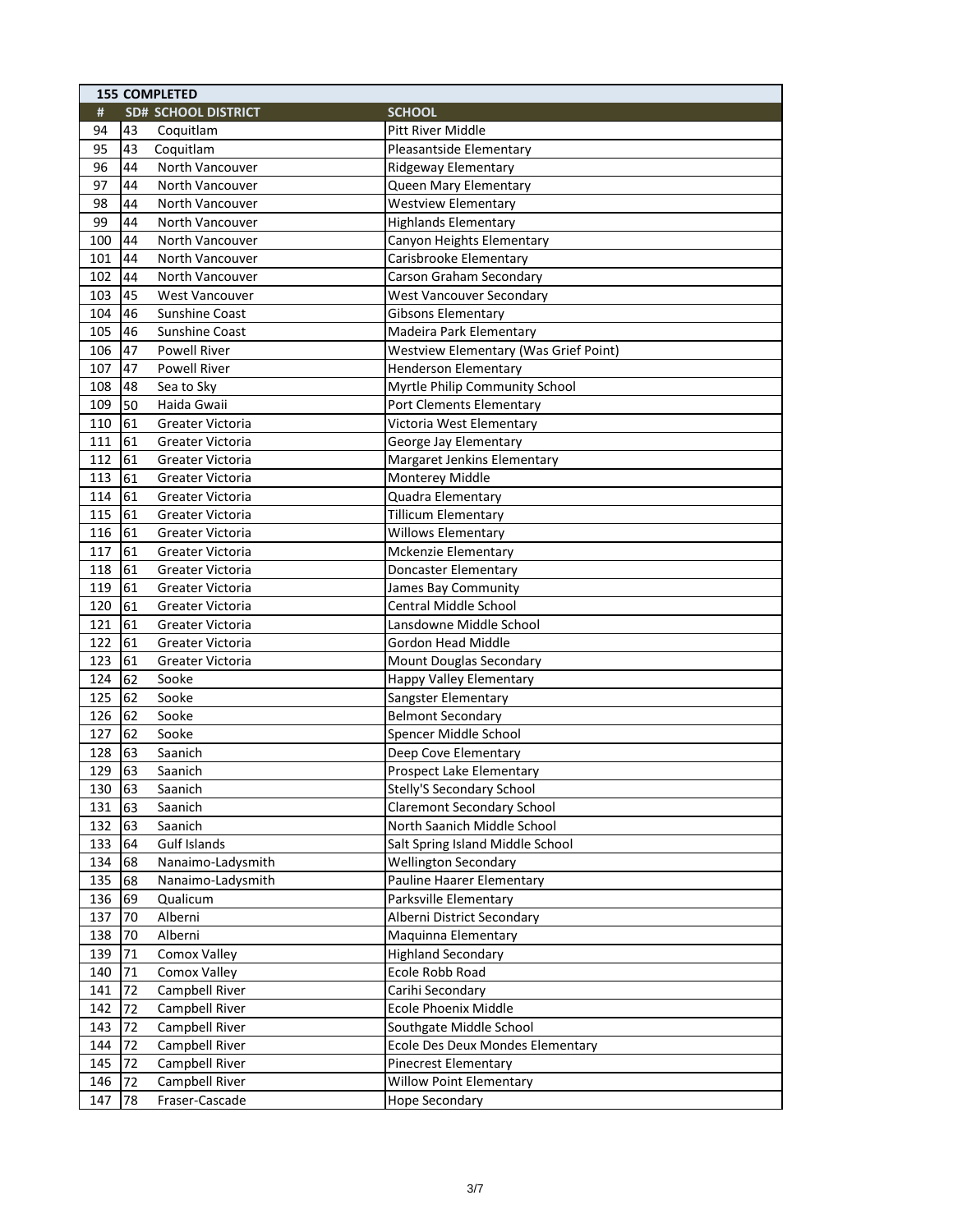|        | <b>155 COMPLETED</b> |                              |                               |  |
|--------|----------------------|------------------------------|-------------------------------|--|
| #      |                      | <b>SD# SCHOOL DISTRICT</b>   | <b>SCHOOL</b>                 |  |
| 148    | 78                   | Fraser-Cascade               | C E Barry Intermediate School |  |
| 149    | 79                   | Cowichan Valley              | <b>Crofton Elementary</b>     |  |
| 150    | 79                   | Cowichan Valley              | Drinkwater Elementary         |  |
| 151    | 79                   | Cowichan Valley              | Lake Cowichan Secondary       |  |
| 152    | <b>84</b>            | Vancouver Island West        | <b>Gold River Secondary</b>   |  |
| 153    | <b>84</b>            | Vancouver Island West        | Zeballos Elem-Sec             |  |
| 154 85 |                      | Vancouver Island North       | Eagle View Elementary         |  |
| 155    | <b>93</b>            | Conseil Scolaire Francophone | Ecole Rose-Des-Vents          |  |

|                |    | <b>21 UNDER CONSTRUCTION</b> |                                      |
|----------------|----|------------------------------|--------------------------------------|
| #              |    | <b>SD# SCHOOL DISTRICT</b>   | <b>SCHOOL</b>                        |
| 1              | 37 | Delta                        | Delta Secondary                      |
| $\overline{2}$ | 39 | Vancouver                    | Kitsilano Secondary                  |
| 3              | 39 | Vancouver                    | Lord Strathcona Community Elementary |
| 4              | 39 | Vancouver                    | Queen Mary Elementary                |
| 5              | 39 | Vancouver                    | L'Ecole Bilingue Elementary          |
| 6              | 39 | Vancouver                    | Lord Nelson Elementary               |
| 7              | 40 | New Westminster              | F W Howay Elementary                 |
| 8              | 41 | Burnaby                      | Alpha Secondary                      |
| 9              | 41 | Burnaby                      | Montecito Elementary                 |
| 10             | 43 | Coquitlam                    | Centennial Secondary                 |
| 11             | 43 | Coquitlam                    | Moody Middle School                  |
| 12             | 43 | Coquitlam                    | <b>Banting Middle</b>                |
| 13             | 44 | North Vancouver              | <b>Windsor Secondary</b>             |
| 14             | 61 | Greater Victoria             | Cloverdale Elementary                |
| 15             | 62 | Sooke                        | Dunsmuir Middle                      |
| 16             | 63 | Saanich                      | Cordova Bay Elementary               |
| 17             | 63 | Saanich                      | Lochside Elementary                  |
| 18             | 63 | Saanich                      | Parkland Secondary                   |
| 19             | 71 | Comox Valley                 | Georges P. Vanier Secondary          |
| 20             | 93 | Conseil Scolaire Francophone | École Des Pionniers                  |
| 21             | 93 | Conseil Scolaire Francophone | École Cote Du Soleil                 |

|   | <b>6 PROCEEDING TO CONSTRUCTION</b> |                                           |
|---|-------------------------------------|-------------------------------------------|
| # | <b>SD# SCHOOL DISTRICT</b>          | <b>SCHOOL</b>                             |
|   | Langley<br>35                       | Langley Secondary (LSS)                   |
|   | Vancouver<br>39                     | Sir Charles Kingsford-Smith Elementary    |
|   | 39<br>Vancouver                     | Dr. Annie B. Jamieson Elem.               |
| Λ | Vancouver<br>39                     | <b>Sir Sandford Fleming Elementary</b>    |
|   | North Vancouver<br>44               | Argyle Secondary                          |
| 6 | Campbell River                      | Cortes Island Elementary Junior Secondary |

|    | <b>42 CURRENTLY IN BUSINESS CASE DEVELOPMENT STAGE</b> |                            |                              |
|----|--------------------------------------------------------|----------------------------|------------------------------|
| #  |                                                        | <b>SD# SCHOOL DISTRICT</b> | <b>SCHOOL</b>                |
|    | 34                                                     | Abbotsford                 | Abbotsford Traditional Sec.  |
| 2  | 38                                                     | Richmond                   | William Cook Elementary      |
| 3  | 38                                                     | Richmond                   | James Gilmore Elementary     |
| 4  | 38                                                     | Richmond                   | Hugh Boyd Secondary          |
| 5  | 39                                                     | Vancouver                  | Henry Hudson Elementary      |
| 6  | 39                                                     | Vancouver                  | David Livingstone Elementary |
| 7  | 39                                                     | Vancouver                  | Sir Richard Mcbride Annex    |
| 8  | 39                                                     | Vancouver                  | John Oliver Secondary        |
| 9  | 39                                                     | Vancouver                  | <b>Templeton Secondary</b>   |
| 10 | 39                                                     | Vancouver                  | Point Grey Secondary         |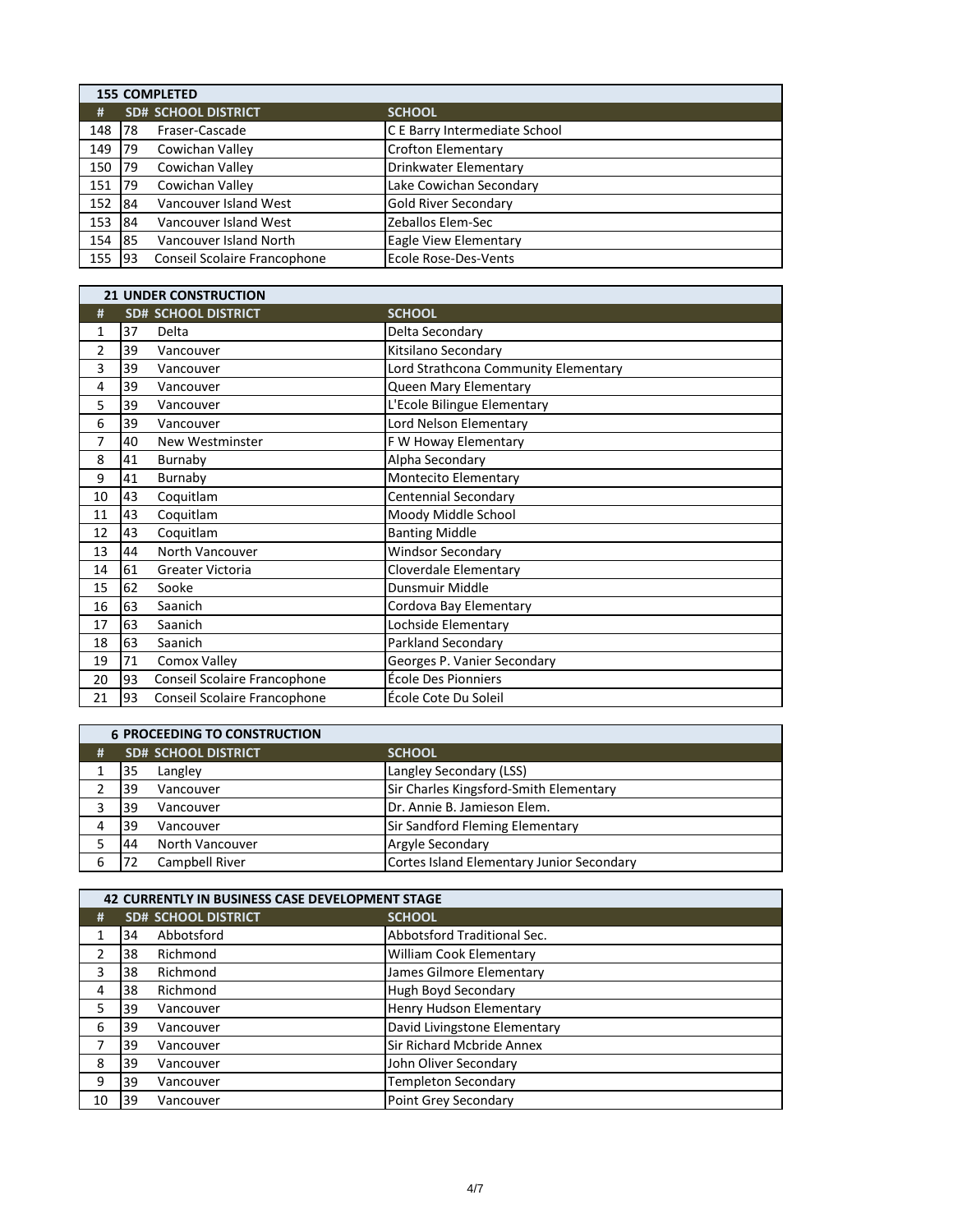|    |    | <b>42 CURRENTLY IN BUSINESS CASE DEVELOPMENT STAGE</b> |                                       |
|----|----|--------------------------------------------------------|---------------------------------------|
| #  |    | <b>SD# SCHOOL DISTRICT</b>                             | <b>SCHOOL</b>                         |
| 11 | 39 | Vancouver                                              | Killarney Secondary                   |
| 12 | 39 | Vancouver                                              | David Thompson Secondary              |
| 13 | 39 | Vancouver                                              | Prince Of Wales Secondary             |
| 14 | 39 | Vancouver                                              | <b>Eric Hamber Secondary</b>          |
| 15 | 39 | Vancouver                                              | Sir Guy Carleton Community Elementary |
| 16 | 39 | Vancouver                                              | David Lloyd George Elementary         |
| 17 | 39 | Vancouver                                              | <b>General Wolfe Elementary</b>       |
| 18 | 39 | Vancouver                                              | Lord Tennyson Elementary              |
| 19 | 39 | Vancouver                                              | Sir Wilfred Grenfell Community        |
| 20 | 39 | Vancouver                                              | <b>Bayview Community Elementary</b>   |
| 21 | 39 | Vancouver                                              | <b>Edith Cavell Elementary</b>        |
| 22 | 39 | Vancouver                                              | Sir Matthew Begbie Elementary         |
| 23 | 39 | Vancouver                                              | Maple Grove Elementary                |
| 24 | 39 | Vancouver                                              | <b>Renfrew Community Elementary</b>   |
| 25 | 39 | Vancouver                                              | Sir Alexander MacKenzie Elem.         |
| 26 | 39 | Vancouver                                              | <b>Waverley Elementary</b>            |
| 27 | 39 | Vancouver                                              | Dr. George M. Weir Elementary         |
| 28 | 40 | New Westminster                                        | <b>Richard Mcbride Elementary</b>     |
| 29 | 40 | New Westminster                                        | Lord Tweedsmuir Elementary            |
| 30 | 41 | Burnaby                                                | <b>Burnaby North Secondary</b>        |
| 31 | 41 | Burnaby                                                | <b>Stride Avenue Community School</b> |
| 32 | 42 | Maple Ridge / Pitt Meadows                             | <b>Fairview Elementary</b>            |
| 33 | 42 | Maple Ridge / Pitt Meadows                             | <b>Westview Secondary</b>             |
| 34 | 43 | Coquitlam                                              | Moody Elementary                      |
| 35 | 43 | Coquitlam                                              | <b>Irvine Elementary</b>              |
| 36 | 43 | Coquitlam                                              | Montgomery Middle                     |
| 37 | 43 | Coquitlam                                              | Minnekhada Middle                     |
| 38 | 44 | North Vancouver                                        | Handsworth Secondary                  |
| 39 | 61 | Greater Victoria                                       | Victoria High                         |
| 40 | 61 | Greater Victoria                                       | Cedar Hill Jr. Secondary              |
| 41 | 61 | Greater Victoria                                       | Shoreline Community Middle            |
| 42 | 62 | Sooke                                                  | <b>Ruth King Elementary</b>           |

|    | 118 REMAINING SCHOOLS TO BE ADDRESSED IN THE SEISMIC MITIGATION PROGRAM |                            |                                  |                |  |
|----|-------------------------------------------------------------------------|----------------------------|----------------------------------|----------------|--|
| #  |                                                                         | <b>SD# SCHOOL DISTRICT</b> | <b>SCHOOL</b>                    | <b>RISK</b>    |  |
| 1  | 34                                                                      | Abbotsford                 | King Traditional Elementary      | H3             |  |
| 2  | 35                                                                      | Langley                    | <b>Mountain Secondary</b>        | H <sub>2</sub> |  |
| 3  | 35                                                                      | Langley                    | Langley Fundamental Elementary   | H <sub>2</sub> |  |
| 4  | 35                                                                      | Langley                    | Apex Secondary (was Otter Elem.) | H <sub>3</sub> |  |
| 5  | 35                                                                      | Langley                    | H D Stafford Secondary           | H <sub>3</sub> |  |
| 6  | 35                                                                      | Langley                    | D W Poppy Secondary              | H <sub>3</sub> |  |
| 7  | 35                                                                      | Langley                    | <b>Brookswood Secondary</b>      | H <sub>3</sub> |  |
| 8  | 35                                                                      | Langley                    | Shortreed Community Elementary   | H <sub>3</sub> |  |
| 9  | 36                                                                      | Surrey                     | Mary Jane Shannon Elementary     | H1             |  |
| 10 | 36                                                                      | Surrey                     | <b>Bear Creek Elementary</b>     | H1             |  |
| 11 | 36                                                                      | Surrey                     | Queen Elizabeth Secondary        | H <sub>3</sub> |  |
| 12 | 36                                                                      | Surrey                     | <b>Prince Charles Elementary</b> | H <sub>3</sub> |  |
| 13 | 36                                                                      | Surrey                     | David Brankin Elementary         | H <sub>3</sub> |  |
| 14 | 36                                                                      | Surrey                     | <b>Holly Elementary</b>          | H <sub>3</sub> |  |
| 15 | 36                                                                      | Surrey                     | George Greenaway Elementary      | H <sub>3</sub> |  |
| 16 | 37                                                                      | Delta                      | Gibson Elementary                | H <sub>3</sub> |  |
| 17 | 38                                                                      | Richmond                   | R M Grauer Elementary            | H1             |  |
| 18 | 38                                                                      | Richmond                   | Sea Island Elementary            | Η1             |  |
| 19 | 38                                                                      | Richmond                   | James Thompson Elementary        | H1             |  |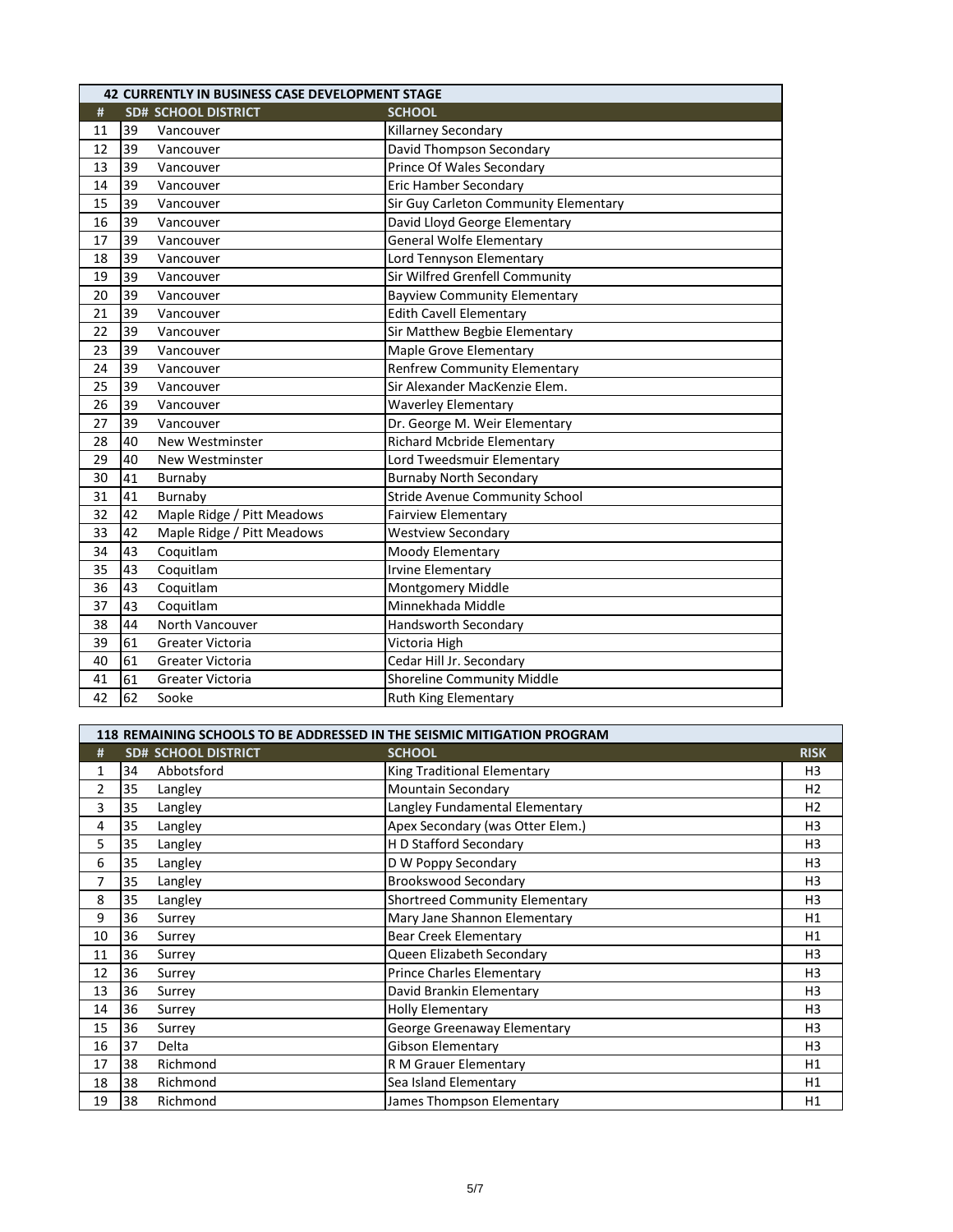| #<br><b>SD# SCHOOL DISTRICT</b><br><b>SCHOOL</b><br><b>RISK</b><br>38<br>20<br>Richmond<br><b>Blundell Elementary</b><br>H1<br>Richmond<br>James Whiteside Elementary<br>38<br>H1<br>21<br>22<br>38<br>Walter Lee Elementary<br>Richmond<br>H1<br>Daniel Woodward Elementary<br>38<br>Richmond<br>23<br>H1<br>38<br>Manoah Steves Elementary<br>24<br>Richmond<br>H1<br>25<br>38<br>Richmond<br>William Bridge Elementary<br>H1<br>Richmond<br>Maple Lane Elementary<br>26<br>38<br>H1<br>38<br>Quilchena Elementary<br>27<br>Richmond<br>H1<br>38<br>Richmond<br>Mitchell Elementary<br>28<br>H <sub>2</sub><br>Richmond<br>Alfred B Dixon Elementary<br>29<br>38<br>H <sub>2</sub><br>30<br>38<br>Richmond<br>John T Errington Elementary<br>H <sub>2</sub><br><b>Tomsett Elementary</b><br>38<br>Richmond<br>31<br>H <sub>2</sub><br>32<br>38<br>Richmond<br>W D Ferris Elementary<br>H <sub>2</sub><br>33<br>Donald E Mckay Elementary<br>38<br>Richmond<br>H <sub>2</sub><br>Richmond<br>École des Navigateurs (Kilgour)<br>H <sub>2</sub><br>34<br>38<br>35<br>Robert J Tait Elementary<br>38<br>Richmond<br>H <sub>3</sub><br>36<br>38<br>Richmond<br>John G Diefenbaker Elementary<br>H <sub>3</sub><br>King George Secondary<br>H1<br>39<br>37<br>Vancouver<br>39<br><b>Britannia Community Secondary</b><br>38<br>H1<br>Vancouver<br>39<br>Gladstone Secondary<br>H1<br>39<br>Vancouver<br>39<br>Sir Winston Churchill Secondary<br>40<br>H1<br>Vancouver<br>39<br>Windermere Community Sec.<br>41<br>H1<br>Vancouver<br>39<br><b>Admiral Seymour Elementary</b><br>H1<br>42<br>Vancouver<br>Sir William MacDonald Elementary<br>39<br>43<br>H1<br>Vancouver<br>39<br>Queen Alexandra Elementary<br>44<br>H1<br>Vancouver<br>39<br><b>Emily Carr Elementary</b><br>H1<br>45<br>Vancouver<br>Florence Nightingale Elementary<br>46<br>39<br>H1<br>Vancouver<br>Sir John Franklin Community<br>39<br>H1<br>47<br>Vancouver<br>Lord Beaconsfield Elementary<br>39<br>48<br>H1<br>Vancouver<br>39<br>Quilchena Elementary<br>49<br>H1<br>Vancouver<br><b>Grandview Elementary</b><br>H1<br>50<br>39<br>Vancouver<br>51<br>39<br>Sir William Osler Elementary<br>H1<br>Vancouver<br>39<br>52<br>Southlands Elementary<br>H1<br>Vancouver<br><b>GT Cunningham Elementary</b><br>39<br>H1<br>53<br>Vancouver<br>39<br>Graham Bruce Community Elem.<br>54<br>Vancouver<br>H1<br>39<br><b>Tillicum Elementary Annex</b><br>55<br>Vancouver<br>H1<br>56<br>39<br>Vancouver<br><b>False Creek Elementary</b><br>H1<br>39<br>57<br><b>General Brock Elementary</b><br>H <sub>2</sub><br>Vancouver<br>Dr. H N MacCorkindale Elem.<br>58<br>39<br>Vancouver<br>H2<br>Lord Byng Secondary<br>59<br>39<br>H <sub>3</sub><br>Vancouver<br>Lord Selkirk Elementary<br>39<br>H <sub>3</sub><br>60<br>Vancouver<br>39<br>H3<br>61<br>Queen Elizabeth Elementary<br>Vancouver<br>39<br><b>Thunderbird Elementary</b><br>H <sub>3</sub><br>62<br>Vancouver<br>Chief Maquinna Elementary<br>H3<br>39<br>63<br>Vancouver<br>39<br><b>Carnarvon Community Elementary</b><br>64<br>H <sub>3</sub><br>Vancouver<br>39<br>Dr. A R Lord Elementary<br>65<br>H <sub>3</sub><br>Vancouver<br>39<br>Nootka Community Elementary<br>H <sub>3</sub><br>Vancouver<br>66<br>39<br>67<br>John Henderson Elementary<br>H <sub>3</sub><br>Vancouver<br>Queen Victoria Annex<br>H <sub>3</sub><br>39<br>Vancouver<br>68<br>39<br>69<br>Queen Elizabeth Annex<br>H <sub>3</sub><br>Vancouver<br>39<br>70<br>Lord Selkirk Annex<br>H <sub>3</sub><br>Vancouver<br>39<br>Mount Pleasant Elementary<br>H <sub>3</sub><br>71<br>Vancouver<br>72<br>39<br>Champlain Heights Community Elem.<br>H <sub>3</sub><br>Vancouver<br>73<br>39<br>H <sub>3</sub><br>Vancouver<br><b>Waverley Annex</b> |  | 118 REMAINING SCHOOLS TO BE ADDRESSED IN THE SEISMIC MITIGATION PROGRAM |  |
|------------------------------------------------------------------------------------------------------------------------------------------------------------------------------------------------------------------------------------------------------------------------------------------------------------------------------------------------------------------------------------------------------------------------------------------------------------------------------------------------------------------------------------------------------------------------------------------------------------------------------------------------------------------------------------------------------------------------------------------------------------------------------------------------------------------------------------------------------------------------------------------------------------------------------------------------------------------------------------------------------------------------------------------------------------------------------------------------------------------------------------------------------------------------------------------------------------------------------------------------------------------------------------------------------------------------------------------------------------------------------------------------------------------------------------------------------------------------------------------------------------------------------------------------------------------------------------------------------------------------------------------------------------------------------------------------------------------------------------------------------------------------------------------------------------------------------------------------------------------------------------------------------------------------------------------------------------------------------------------------------------------------------------------------------------------------------------------------------------------------------------------------------------------------------------------------------------------------------------------------------------------------------------------------------------------------------------------------------------------------------------------------------------------------------------------------------------------------------------------------------------------------------------------------------------------------------------------------------------------------------------------------------------------------------------------------------------------------------------------------------------------------------------------------------------------------------------------------------------------------------------------------------------------------------------------------------------------------------------------------------------------------------------------------------------------------------------------------------------------------------------------------------------------------------------------------------------------------------------------------------------------------------------------------------------------------------------------------------------------------------------------------------------------------------------------------------------------------------------------------------------------------------------------------------------------------------------------------------------------------------------------------------------------------------------------------------------------------------------------------------------|--|-------------------------------------------------------------------------|--|
|                                                                                                                                                                                                                                                                                                                                                                                                                                                                                                                                                                                                                                                                                                                                                                                                                                                                                                                                                                                                                                                                                                                                                                                                                                                                                                                                                                                                                                                                                                                                                                                                                                                                                                                                                                                                                                                                                                                                                                                                                                                                                                                                                                                                                                                                                                                                                                                                                                                                                                                                                                                                                                                                                                                                                                                                                                                                                                                                                                                                                                                                                                                                                                                                                                                                                                                                                                                                                                                                                                                                                                                                                                                                                                                                                            |  |                                                                         |  |
|                                                                                                                                                                                                                                                                                                                                                                                                                                                                                                                                                                                                                                                                                                                                                                                                                                                                                                                                                                                                                                                                                                                                                                                                                                                                                                                                                                                                                                                                                                                                                                                                                                                                                                                                                                                                                                                                                                                                                                                                                                                                                                                                                                                                                                                                                                                                                                                                                                                                                                                                                                                                                                                                                                                                                                                                                                                                                                                                                                                                                                                                                                                                                                                                                                                                                                                                                                                                                                                                                                                                                                                                                                                                                                                                                            |  |                                                                         |  |
|                                                                                                                                                                                                                                                                                                                                                                                                                                                                                                                                                                                                                                                                                                                                                                                                                                                                                                                                                                                                                                                                                                                                                                                                                                                                                                                                                                                                                                                                                                                                                                                                                                                                                                                                                                                                                                                                                                                                                                                                                                                                                                                                                                                                                                                                                                                                                                                                                                                                                                                                                                                                                                                                                                                                                                                                                                                                                                                                                                                                                                                                                                                                                                                                                                                                                                                                                                                                                                                                                                                                                                                                                                                                                                                                                            |  |                                                                         |  |
|                                                                                                                                                                                                                                                                                                                                                                                                                                                                                                                                                                                                                                                                                                                                                                                                                                                                                                                                                                                                                                                                                                                                                                                                                                                                                                                                                                                                                                                                                                                                                                                                                                                                                                                                                                                                                                                                                                                                                                                                                                                                                                                                                                                                                                                                                                                                                                                                                                                                                                                                                                                                                                                                                                                                                                                                                                                                                                                                                                                                                                                                                                                                                                                                                                                                                                                                                                                                                                                                                                                                                                                                                                                                                                                                                            |  |                                                                         |  |
|                                                                                                                                                                                                                                                                                                                                                                                                                                                                                                                                                                                                                                                                                                                                                                                                                                                                                                                                                                                                                                                                                                                                                                                                                                                                                                                                                                                                                                                                                                                                                                                                                                                                                                                                                                                                                                                                                                                                                                                                                                                                                                                                                                                                                                                                                                                                                                                                                                                                                                                                                                                                                                                                                                                                                                                                                                                                                                                                                                                                                                                                                                                                                                                                                                                                                                                                                                                                                                                                                                                                                                                                                                                                                                                                                            |  |                                                                         |  |
|                                                                                                                                                                                                                                                                                                                                                                                                                                                                                                                                                                                                                                                                                                                                                                                                                                                                                                                                                                                                                                                                                                                                                                                                                                                                                                                                                                                                                                                                                                                                                                                                                                                                                                                                                                                                                                                                                                                                                                                                                                                                                                                                                                                                                                                                                                                                                                                                                                                                                                                                                                                                                                                                                                                                                                                                                                                                                                                                                                                                                                                                                                                                                                                                                                                                                                                                                                                                                                                                                                                                                                                                                                                                                                                                                            |  |                                                                         |  |
|                                                                                                                                                                                                                                                                                                                                                                                                                                                                                                                                                                                                                                                                                                                                                                                                                                                                                                                                                                                                                                                                                                                                                                                                                                                                                                                                                                                                                                                                                                                                                                                                                                                                                                                                                                                                                                                                                                                                                                                                                                                                                                                                                                                                                                                                                                                                                                                                                                                                                                                                                                                                                                                                                                                                                                                                                                                                                                                                                                                                                                                                                                                                                                                                                                                                                                                                                                                                                                                                                                                                                                                                                                                                                                                                                            |  |                                                                         |  |
|                                                                                                                                                                                                                                                                                                                                                                                                                                                                                                                                                                                                                                                                                                                                                                                                                                                                                                                                                                                                                                                                                                                                                                                                                                                                                                                                                                                                                                                                                                                                                                                                                                                                                                                                                                                                                                                                                                                                                                                                                                                                                                                                                                                                                                                                                                                                                                                                                                                                                                                                                                                                                                                                                                                                                                                                                                                                                                                                                                                                                                                                                                                                                                                                                                                                                                                                                                                                                                                                                                                                                                                                                                                                                                                                                            |  |                                                                         |  |
|                                                                                                                                                                                                                                                                                                                                                                                                                                                                                                                                                                                                                                                                                                                                                                                                                                                                                                                                                                                                                                                                                                                                                                                                                                                                                                                                                                                                                                                                                                                                                                                                                                                                                                                                                                                                                                                                                                                                                                                                                                                                                                                                                                                                                                                                                                                                                                                                                                                                                                                                                                                                                                                                                                                                                                                                                                                                                                                                                                                                                                                                                                                                                                                                                                                                                                                                                                                                                                                                                                                                                                                                                                                                                                                                                            |  |                                                                         |  |
|                                                                                                                                                                                                                                                                                                                                                                                                                                                                                                                                                                                                                                                                                                                                                                                                                                                                                                                                                                                                                                                                                                                                                                                                                                                                                                                                                                                                                                                                                                                                                                                                                                                                                                                                                                                                                                                                                                                                                                                                                                                                                                                                                                                                                                                                                                                                                                                                                                                                                                                                                                                                                                                                                                                                                                                                                                                                                                                                                                                                                                                                                                                                                                                                                                                                                                                                                                                                                                                                                                                                                                                                                                                                                                                                                            |  |                                                                         |  |
|                                                                                                                                                                                                                                                                                                                                                                                                                                                                                                                                                                                                                                                                                                                                                                                                                                                                                                                                                                                                                                                                                                                                                                                                                                                                                                                                                                                                                                                                                                                                                                                                                                                                                                                                                                                                                                                                                                                                                                                                                                                                                                                                                                                                                                                                                                                                                                                                                                                                                                                                                                                                                                                                                                                                                                                                                                                                                                                                                                                                                                                                                                                                                                                                                                                                                                                                                                                                                                                                                                                                                                                                                                                                                                                                                            |  |                                                                         |  |
|                                                                                                                                                                                                                                                                                                                                                                                                                                                                                                                                                                                                                                                                                                                                                                                                                                                                                                                                                                                                                                                                                                                                                                                                                                                                                                                                                                                                                                                                                                                                                                                                                                                                                                                                                                                                                                                                                                                                                                                                                                                                                                                                                                                                                                                                                                                                                                                                                                                                                                                                                                                                                                                                                                                                                                                                                                                                                                                                                                                                                                                                                                                                                                                                                                                                                                                                                                                                                                                                                                                                                                                                                                                                                                                                                            |  |                                                                         |  |
|                                                                                                                                                                                                                                                                                                                                                                                                                                                                                                                                                                                                                                                                                                                                                                                                                                                                                                                                                                                                                                                                                                                                                                                                                                                                                                                                                                                                                                                                                                                                                                                                                                                                                                                                                                                                                                                                                                                                                                                                                                                                                                                                                                                                                                                                                                                                                                                                                                                                                                                                                                                                                                                                                                                                                                                                                                                                                                                                                                                                                                                                                                                                                                                                                                                                                                                                                                                                                                                                                                                                                                                                                                                                                                                                                            |  |                                                                         |  |
|                                                                                                                                                                                                                                                                                                                                                                                                                                                                                                                                                                                                                                                                                                                                                                                                                                                                                                                                                                                                                                                                                                                                                                                                                                                                                                                                                                                                                                                                                                                                                                                                                                                                                                                                                                                                                                                                                                                                                                                                                                                                                                                                                                                                                                                                                                                                                                                                                                                                                                                                                                                                                                                                                                                                                                                                                                                                                                                                                                                                                                                                                                                                                                                                                                                                                                                                                                                                                                                                                                                                                                                                                                                                                                                                                            |  |                                                                         |  |
|                                                                                                                                                                                                                                                                                                                                                                                                                                                                                                                                                                                                                                                                                                                                                                                                                                                                                                                                                                                                                                                                                                                                                                                                                                                                                                                                                                                                                                                                                                                                                                                                                                                                                                                                                                                                                                                                                                                                                                                                                                                                                                                                                                                                                                                                                                                                                                                                                                                                                                                                                                                                                                                                                                                                                                                                                                                                                                                                                                                                                                                                                                                                                                                                                                                                                                                                                                                                                                                                                                                                                                                                                                                                                                                                                            |  |                                                                         |  |
|                                                                                                                                                                                                                                                                                                                                                                                                                                                                                                                                                                                                                                                                                                                                                                                                                                                                                                                                                                                                                                                                                                                                                                                                                                                                                                                                                                                                                                                                                                                                                                                                                                                                                                                                                                                                                                                                                                                                                                                                                                                                                                                                                                                                                                                                                                                                                                                                                                                                                                                                                                                                                                                                                                                                                                                                                                                                                                                                                                                                                                                                                                                                                                                                                                                                                                                                                                                                                                                                                                                                                                                                                                                                                                                                                            |  |                                                                         |  |
|                                                                                                                                                                                                                                                                                                                                                                                                                                                                                                                                                                                                                                                                                                                                                                                                                                                                                                                                                                                                                                                                                                                                                                                                                                                                                                                                                                                                                                                                                                                                                                                                                                                                                                                                                                                                                                                                                                                                                                                                                                                                                                                                                                                                                                                                                                                                                                                                                                                                                                                                                                                                                                                                                                                                                                                                                                                                                                                                                                                                                                                                                                                                                                                                                                                                                                                                                                                                                                                                                                                                                                                                                                                                                                                                                            |  |                                                                         |  |
|                                                                                                                                                                                                                                                                                                                                                                                                                                                                                                                                                                                                                                                                                                                                                                                                                                                                                                                                                                                                                                                                                                                                                                                                                                                                                                                                                                                                                                                                                                                                                                                                                                                                                                                                                                                                                                                                                                                                                                                                                                                                                                                                                                                                                                                                                                                                                                                                                                                                                                                                                                                                                                                                                                                                                                                                                                                                                                                                                                                                                                                                                                                                                                                                                                                                                                                                                                                                                                                                                                                                                                                                                                                                                                                                                            |  |                                                                         |  |
|                                                                                                                                                                                                                                                                                                                                                                                                                                                                                                                                                                                                                                                                                                                                                                                                                                                                                                                                                                                                                                                                                                                                                                                                                                                                                                                                                                                                                                                                                                                                                                                                                                                                                                                                                                                                                                                                                                                                                                                                                                                                                                                                                                                                                                                                                                                                                                                                                                                                                                                                                                                                                                                                                                                                                                                                                                                                                                                                                                                                                                                                                                                                                                                                                                                                                                                                                                                                                                                                                                                                                                                                                                                                                                                                                            |  |                                                                         |  |
|                                                                                                                                                                                                                                                                                                                                                                                                                                                                                                                                                                                                                                                                                                                                                                                                                                                                                                                                                                                                                                                                                                                                                                                                                                                                                                                                                                                                                                                                                                                                                                                                                                                                                                                                                                                                                                                                                                                                                                                                                                                                                                                                                                                                                                                                                                                                                                                                                                                                                                                                                                                                                                                                                                                                                                                                                                                                                                                                                                                                                                                                                                                                                                                                                                                                                                                                                                                                                                                                                                                                                                                                                                                                                                                                                            |  |                                                                         |  |
|                                                                                                                                                                                                                                                                                                                                                                                                                                                                                                                                                                                                                                                                                                                                                                                                                                                                                                                                                                                                                                                                                                                                                                                                                                                                                                                                                                                                                                                                                                                                                                                                                                                                                                                                                                                                                                                                                                                                                                                                                                                                                                                                                                                                                                                                                                                                                                                                                                                                                                                                                                                                                                                                                                                                                                                                                                                                                                                                                                                                                                                                                                                                                                                                                                                                                                                                                                                                                                                                                                                                                                                                                                                                                                                                                            |  |                                                                         |  |
|                                                                                                                                                                                                                                                                                                                                                                                                                                                                                                                                                                                                                                                                                                                                                                                                                                                                                                                                                                                                                                                                                                                                                                                                                                                                                                                                                                                                                                                                                                                                                                                                                                                                                                                                                                                                                                                                                                                                                                                                                                                                                                                                                                                                                                                                                                                                                                                                                                                                                                                                                                                                                                                                                                                                                                                                                                                                                                                                                                                                                                                                                                                                                                                                                                                                                                                                                                                                                                                                                                                                                                                                                                                                                                                                                            |  |                                                                         |  |
|                                                                                                                                                                                                                                                                                                                                                                                                                                                                                                                                                                                                                                                                                                                                                                                                                                                                                                                                                                                                                                                                                                                                                                                                                                                                                                                                                                                                                                                                                                                                                                                                                                                                                                                                                                                                                                                                                                                                                                                                                                                                                                                                                                                                                                                                                                                                                                                                                                                                                                                                                                                                                                                                                                                                                                                                                                                                                                                                                                                                                                                                                                                                                                                                                                                                                                                                                                                                                                                                                                                                                                                                                                                                                                                                                            |  |                                                                         |  |
|                                                                                                                                                                                                                                                                                                                                                                                                                                                                                                                                                                                                                                                                                                                                                                                                                                                                                                                                                                                                                                                                                                                                                                                                                                                                                                                                                                                                                                                                                                                                                                                                                                                                                                                                                                                                                                                                                                                                                                                                                                                                                                                                                                                                                                                                                                                                                                                                                                                                                                                                                                                                                                                                                                                                                                                                                                                                                                                                                                                                                                                                                                                                                                                                                                                                                                                                                                                                                                                                                                                                                                                                                                                                                                                                                            |  |                                                                         |  |
|                                                                                                                                                                                                                                                                                                                                                                                                                                                                                                                                                                                                                                                                                                                                                                                                                                                                                                                                                                                                                                                                                                                                                                                                                                                                                                                                                                                                                                                                                                                                                                                                                                                                                                                                                                                                                                                                                                                                                                                                                                                                                                                                                                                                                                                                                                                                                                                                                                                                                                                                                                                                                                                                                                                                                                                                                                                                                                                                                                                                                                                                                                                                                                                                                                                                                                                                                                                                                                                                                                                                                                                                                                                                                                                                                            |  |                                                                         |  |
|                                                                                                                                                                                                                                                                                                                                                                                                                                                                                                                                                                                                                                                                                                                                                                                                                                                                                                                                                                                                                                                                                                                                                                                                                                                                                                                                                                                                                                                                                                                                                                                                                                                                                                                                                                                                                                                                                                                                                                                                                                                                                                                                                                                                                                                                                                                                                                                                                                                                                                                                                                                                                                                                                                                                                                                                                                                                                                                                                                                                                                                                                                                                                                                                                                                                                                                                                                                                                                                                                                                                                                                                                                                                                                                                                            |  |                                                                         |  |
|                                                                                                                                                                                                                                                                                                                                                                                                                                                                                                                                                                                                                                                                                                                                                                                                                                                                                                                                                                                                                                                                                                                                                                                                                                                                                                                                                                                                                                                                                                                                                                                                                                                                                                                                                                                                                                                                                                                                                                                                                                                                                                                                                                                                                                                                                                                                                                                                                                                                                                                                                                                                                                                                                                                                                                                                                                                                                                                                                                                                                                                                                                                                                                                                                                                                                                                                                                                                                                                                                                                                                                                                                                                                                                                                                            |  |                                                                         |  |
|                                                                                                                                                                                                                                                                                                                                                                                                                                                                                                                                                                                                                                                                                                                                                                                                                                                                                                                                                                                                                                                                                                                                                                                                                                                                                                                                                                                                                                                                                                                                                                                                                                                                                                                                                                                                                                                                                                                                                                                                                                                                                                                                                                                                                                                                                                                                                                                                                                                                                                                                                                                                                                                                                                                                                                                                                                                                                                                                                                                                                                                                                                                                                                                                                                                                                                                                                                                                                                                                                                                                                                                                                                                                                                                                                            |  |                                                                         |  |
|                                                                                                                                                                                                                                                                                                                                                                                                                                                                                                                                                                                                                                                                                                                                                                                                                                                                                                                                                                                                                                                                                                                                                                                                                                                                                                                                                                                                                                                                                                                                                                                                                                                                                                                                                                                                                                                                                                                                                                                                                                                                                                                                                                                                                                                                                                                                                                                                                                                                                                                                                                                                                                                                                                                                                                                                                                                                                                                                                                                                                                                                                                                                                                                                                                                                                                                                                                                                                                                                                                                                                                                                                                                                                                                                                            |  |                                                                         |  |
|                                                                                                                                                                                                                                                                                                                                                                                                                                                                                                                                                                                                                                                                                                                                                                                                                                                                                                                                                                                                                                                                                                                                                                                                                                                                                                                                                                                                                                                                                                                                                                                                                                                                                                                                                                                                                                                                                                                                                                                                                                                                                                                                                                                                                                                                                                                                                                                                                                                                                                                                                                                                                                                                                                                                                                                                                                                                                                                                                                                                                                                                                                                                                                                                                                                                                                                                                                                                                                                                                                                                                                                                                                                                                                                                                            |  |                                                                         |  |
|                                                                                                                                                                                                                                                                                                                                                                                                                                                                                                                                                                                                                                                                                                                                                                                                                                                                                                                                                                                                                                                                                                                                                                                                                                                                                                                                                                                                                                                                                                                                                                                                                                                                                                                                                                                                                                                                                                                                                                                                                                                                                                                                                                                                                                                                                                                                                                                                                                                                                                                                                                                                                                                                                                                                                                                                                                                                                                                                                                                                                                                                                                                                                                                                                                                                                                                                                                                                                                                                                                                                                                                                                                                                                                                                                            |  |                                                                         |  |
|                                                                                                                                                                                                                                                                                                                                                                                                                                                                                                                                                                                                                                                                                                                                                                                                                                                                                                                                                                                                                                                                                                                                                                                                                                                                                                                                                                                                                                                                                                                                                                                                                                                                                                                                                                                                                                                                                                                                                                                                                                                                                                                                                                                                                                                                                                                                                                                                                                                                                                                                                                                                                                                                                                                                                                                                                                                                                                                                                                                                                                                                                                                                                                                                                                                                                                                                                                                                                                                                                                                                                                                                                                                                                                                                                            |  |                                                                         |  |
|                                                                                                                                                                                                                                                                                                                                                                                                                                                                                                                                                                                                                                                                                                                                                                                                                                                                                                                                                                                                                                                                                                                                                                                                                                                                                                                                                                                                                                                                                                                                                                                                                                                                                                                                                                                                                                                                                                                                                                                                                                                                                                                                                                                                                                                                                                                                                                                                                                                                                                                                                                                                                                                                                                                                                                                                                                                                                                                                                                                                                                                                                                                                                                                                                                                                                                                                                                                                                                                                                                                                                                                                                                                                                                                                                            |  |                                                                         |  |
|                                                                                                                                                                                                                                                                                                                                                                                                                                                                                                                                                                                                                                                                                                                                                                                                                                                                                                                                                                                                                                                                                                                                                                                                                                                                                                                                                                                                                                                                                                                                                                                                                                                                                                                                                                                                                                                                                                                                                                                                                                                                                                                                                                                                                                                                                                                                                                                                                                                                                                                                                                                                                                                                                                                                                                                                                                                                                                                                                                                                                                                                                                                                                                                                                                                                                                                                                                                                                                                                                                                                                                                                                                                                                                                                                            |  |                                                                         |  |
|                                                                                                                                                                                                                                                                                                                                                                                                                                                                                                                                                                                                                                                                                                                                                                                                                                                                                                                                                                                                                                                                                                                                                                                                                                                                                                                                                                                                                                                                                                                                                                                                                                                                                                                                                                                                                                                                                                                                                                                                                                                                                                                                                                                                                                                                                                                                                                                                                                                                                                                                                                                                                                                                                                                                                                                                                                                                                                                                                                                                                                                                                                                                                                                                                                                                                                                                                                                                                                                                                                                                                                                                                                                                                                                                                            |  |                                                                         |  |
|                                                                                                                                                                                                                                                                                                                                                                                                                                                                                                                                                                                                                                                                                                                                                                                                                                                                                                                                                                                                                                                                                                                                                                                                                                                                                                                                                                                                                                                                                                                                                                                                                                                                                                                                                                                                                                                                                                                                                                                                                                                                                                                                                                                                                                                                                                                                                                                                                                                                                                                                                                                                                                                                                                                                                                                                                                                                                                                                                                                                                                                                                                                                                                                                                                                                                                                                                                                                                                                                                                                                                                                                                                                                                                                                                            |  |                                                                         |  |
|                                                                                                                                                                                                                                                                                                                                                                                                                                                                                                                                                                                                                                                                                                                                                                                                                                                                                                                                                                                                                                                                                                                                                                                                                                                                                                                                                                                                                                                                                                                                                                                                                                                                                                                                                                                                                                                                                                                                                                                                                                                                                                                                                                                                                                                                                                                                                                                                                                                                                                                                                                                                                                                                                                                                                                                                                                                                                                                                                                                                                                                                                                                                                                                                                                                                                                                                                                                                                                                                                                                                                                                                                                                                                                                                                            |  |                                                                         |  |
|                                                                                                                                                                                                                                                                                                                                                                                                                                                                                                                                                                                                                                                                                                                                                                                                                                                                                                                                                                                                                                                                                                                                                                                                                                                                                                                                                                                                                                                                                                                                                                                                                                                                                                                                                                                                                                                                                                                                                                                                                                                                                                                                                                                                                                                                                                                                                                                                                                                                                                                                                                                                                                                                                                                                                                                                                                                                                                                                                                                                                                                                                                                                                                                                                                                                                                                                                                                                                                                                                                                                                                                                                                                                                                                                                            |  |                                                                         |  |
|                                                                                                                                                                                                                                                                                                                                                                                                                                                                                                                                                                                                                                                                                                                                                                                                                                                                                                                                                                                                                                                                                                                                                                                                                                                                                                                                                                                                                                                                                                                                                                                                                                                                                                                                                                                                                                                                                                                                                                                                                                                                                                                                                                                                                                                                                                                                                                                                                                                                                                                                                                                                                                                                                                                                                                                                                                                                                                                                                                                                                                                                                                                                                                                                                                                                                                                                                                                                                                                                                                                                                                                                                                                                                                                                                            |  |                                                                         |  |
|                                                                                                                                                                                                                                                                                                                                                                                                                                                                                                                                                                                                                                                                                                                                                                                                                                                                                                                                                                                                                                                                                                                                                                                                                                                                                                                                                                                                                                                                                                                                                                                                                                                                                                                                                                                                                                                                                                                                                                                                                                                                                                                                                                                                                                                                                                                                                                                                                                                                                                                                                                                                                                                                                                                                                                                                                                                                                                                                                                                                                                                                                                                                                                                                                                                                                                                                                                                                                                                                                                                                                                                                                                                                                                                                                            |  |                                                                         |  |
|                                                                                                                                                                                                                                                                                                                                                                                                                                                                                                                                                                                                                                                                                                                                                                                                                                                                                                                                                                                                                                                                                                                                                                                                                                                                                                                                                                                                                                                                                                                                                                                                                                                                                                                                                                                                                                                                                                                                                                                                                                                                                                                                                                                                                                                                                                                                                                                                                                                                                                                                                                                                                                                                                                                                                                                                                                                                                                                                                                                                                                                                                                                                                                                                                                                                                                                                                                                                                                                                                                                                                                                                                                                                                                                                                            |  |                                                                         |  |
|                                                                                                                                                                                                                                                                                                                                                                                                                                                                                                                                                                                                                                                                                                                                                                                                                                                                                                                                                                                                                                                                                                                                                                                                                                                                                                                                                                                                                                                                                                                                                                                                                                                                                                                                                                                                                                                                                                                                                                                                                                                                                                                                                                                                                                                                                                                                                                                                                                                                                                                                                                                                                                                                                                                                                                                                                                                                                                                                                                                                                                                                                                                                                                                                                                                                                                                                                                                                                                                                                                                                                                                                                                                                                                                                                            |  |                                                                         |  |
|                                                                                                                                                                                                                                                                                                                                                                                                                                                                                                                                                                                                                                                                                                                                                                                                                                                                                                                                                                                                                                                                                                                                                                                                                                                                                                                                                                                                                                                                                                                                                                                                                                                                                                                                                                                                                                                                                                                                                                                                                                                                                                                                                                                                                                                                                                                                                                                                                                                                                                                                                                                                                                                                                                                                                                                                                                                                                                                                                                                                                                                                                                                                                                                                                                                                                                                                                                                                                                                                                                                                                                                                                                                                                                                                                            |  |                                                                         |  |
|                                                                                                                                                                                                                                                                                                                                                                                                                                                                                                                                                                                                                                                                                                                                                                                                                                                                                                                                                                                                                                                                                                                                                                                                                                                                                                                                                                                                                                                                                                                                                                                                                                                                                                                                                                                                                                                                                                                                                                                                                                                                                                                                                                                                                                                                                                                                                                                                                                                                                                                                                                                                                                                                                                                                                                                                                                                                                                                                                                                                                                                                                                                                                                                                                                                                                                                                                                                                                                                                                                                                                                                                                                                                                                                                                            |  |                                                                         |  |
|                                                                                                                                                                                                                                                                                                                                                                                                                                                                                                                                                                                                                                                                                                                                                                                                                                                                                                                                                                                                                                                                                                                                                                                                                                                                                                                                                                                                                                                                                                                                                                                                                                                                                                                                                                                                                                                                                                                                                                                                                                                                                                                                                                                                                                                                                                                                                                                                                                                                                                                                                                                                                                                                                                                                                                                                                                                                                                                                                                                                                                                                                                                                                                                                                                                                                                                                                                                                                                                                                                                                                                                                                                                                                                                                                            |  |                                                                         |  |
|                                                                                                                                                                                                                                                                                                                                                                                                                                                                                                                                                                                                                                                                                                                                                                                                                                                                                                                                                                                                                                                                                                                                                                                                                                                                                                                                                                                                                                                                                                                                                                                                                                                                                                                                                                                                                                                                                                                                                                                                                                                                                                                                                                                                                                                                                                                                                                                                                                                                                                                                                                                                                                                                                                                                                                                                                                                                                                                                                                                                                                                                                                                                                                                                                                                                                                                                                                                                                                                                                                                                                                                                                                                                                                                                                            |  |                                                                         |  |
|                                                                                                                                                                                                                                                                                                                                                                                                                                                                                                                                                                                                                                                                                                                                                                                                                                                                                                                                                                                                                                                                                                                                                                                                                                                                                                                                                                                                                                                                                                                                                                                                                                                                                                                                                                                                                                                                                                                                                                                                                                                                                                                                                                                                                                                                                                                                                                                                                                                                                                                                                                                                                                                                                                                                                                                                                                                                                                                                                                                                                                                                                                                                                                                                                                                                                                                                                                                                                                                                                                                                                                                                                                                                                                                                                            |  |                                                                         |  |
|                                                                                                                                                                                                                                                                                                                                                                                                                                                                                                                                                                                                                                                                                                                                                                                                                                                                                                                                                                                                                                                                                                                                                                                                                                                                                                                                                                                                                                                                                                                                                                                                                                                                                                                                                                                                                                                                                                                                                                                                                                                                                                                                                                                                                                                                                                                                                                                                                                                                                                                                                                                                                                                                                                                                                                                                                                                                                                                                                                                                                                                                                                                                                                                                                                                                                                                                                                                                                                                                                                                                                                                                                                                                                                                                                            |  |                                                                         |  |
|                                                                                                                                                                                                                                                                                                                                                                                                                                                                                                                                                                                                                                                                                                                                                                                                                                                                                                                                                                                                                                                                                                                                                                                                                                                                                                                                                                                                                                                                                                                                                                                                                                                                                                                                                                                                                                                                                                                                                                                                                                                                                                                                                                                                                                                                                                                                                                                                                                                                                                                                                                                                                                                                                                                                                                                                                                                                                                                                                                                                                                                                                                                                                                                                                                                                                                                                                                                                                                                                                                                                                                                                                                                                                                                                                            |  |                                                                         |  |
|                                                                                                                                                                                                                                                                                                                                                                                                                                                                                                                                                                                                                                                                                                                                                                                                                                                                                                                                                                                                                                                                                                                                                                                                                                                                                                                                                                                                                                                                                                                                                                                                                                                                                                                                                                                                                                                                                                                                                                                                                                                                                                                                                                                                                                                                                                                                                                                                                                                                                                                                                                                                                                                                                                                                                                                                                                                                                                                                                                                                                                                                                                                                                                                                                                                                                                                                                                                                                                                                                                                                                                                                                                                                                                                                                            |  |                                                                         |  |
|                                                                                                                                                                                                                                                                                                                                                                                                                                                                                                                                                                                                                                                                                                                                                                                                                                                                                                                                                                                                                                                                                                                                                                                                                                                                                                                                                                                                                                                                                                                                                                                                                                                                                                                                                                                                                                                                                                                                                                                                                                                                                                                                                                                                                                                                                                                                                                                                                                                                                                                                                                                                                                                                                                                                                                                                                                                                                                                                                                                                                                                                                                                                                                                                                                                                                                                                                                                                                                                                                                                                                                                                                                                                                                                                                            |  |                                                                         |  |
|                                                                                                                                                                                                                                                                                                                                                                                                                                                                                                                                                                                                                                                                                                                                                                                                                                                                                                                                                                                                                                                                                                                                                                                                                                                                                                                                                                                                                                                                                                                                                                                                                                                                                                                                                                                                                                                                                                                                                                                                                                                                                                                                                                                                                                                                                                                                                                                                                                                                                                                                                                                                                                                                                                                                                                                                                                                                                                                                                                                                                                                                                                                                                                                                                                                                                                                                                                                                                                                                                                                                                                                                                                                                                                                                                            |  |                                                                         |  |
|                                                                                                                                                                                                                                                                                                                                                                                                                                                                                                                                                                                                                                                                                                                                                                                                                                                                                                                                                                                                                                                                                                                                                                                                                                                                                                                                                                                                                                                                                                                                                                                                                                                                                                                                                                                                                                                                                                                                                                                                                                                                                                                                                                                                                                                                                                                                                                                                                                                                                                                                                                                                                                                                                                                                                                                                                                                                                                                                                                                                                                                                                                                                                                                                                                                                                                                                                                                                                                                                                                                                                                                                                                                                                                                                                            |  |                                                                         |  |
|                                                                                                                                                                                                                                                                                                                                                                                                                                                                                                                                                                                                                                                                                                                                                                                                                                                                                                                                                                                                                                                                                                                                                                                                                                                                                                                                                                                                                                                                                                                                                                                                                                                                                                                                                                                                                                                                                                                                                                                                                                                                                                                                                                                                                                                                                                                                                                                                                                                                                                                                                                                                                                                                                                                                                                                                                                                                                                                                                                                                                                                                                                                                                                                                                                                                                                                                                                                                                                                                                                                                                                                                                                                                                                                                                            |  |                                                                         |  |
|                                                                                                                                                                                                                                                                                                                                                                                                                                                                                                                                                                                                                                                                                                                                                                                                                                                                                                                                                                                                                                                                                                                                                                                                                                                                                                                                                                                                                                                                                                                                                                                                                                                                                                                                                                                                                                                                                                                                                                                                                                                                                                                                                                                                                                                                                                                                                                                                                                                                                                                                                                                                                                                                                                                                                                                                                                                                                                                                                                                                                                                                                                                                                                                                                                                                                                                                                                                                                                                                                                                                                                                                                                                                                                                                                            |  |                                                                         |  |
|                                                                                                                                                                                                                                                                                                                                                                                                                                                                                                                                                                                                                                                                                                                                                                                                                                                                                                                                                                                                                                                                                                                                                                                                                                                                                                                                                                                                                                                                                                                                                                                                                                                                                                                                                                                                                                                                                                                                                                                                                                                                                                                                                                                                                                                                                                                                                                                                                                                                                                                                                                                                                                                                                                                                                                                                                                                                                                                                                                                                                                                                                                                                                                                                                                                                                                                                                                                                                                                                                                                                                                                                                                                                                                                                                            |  |                                                                         |  |